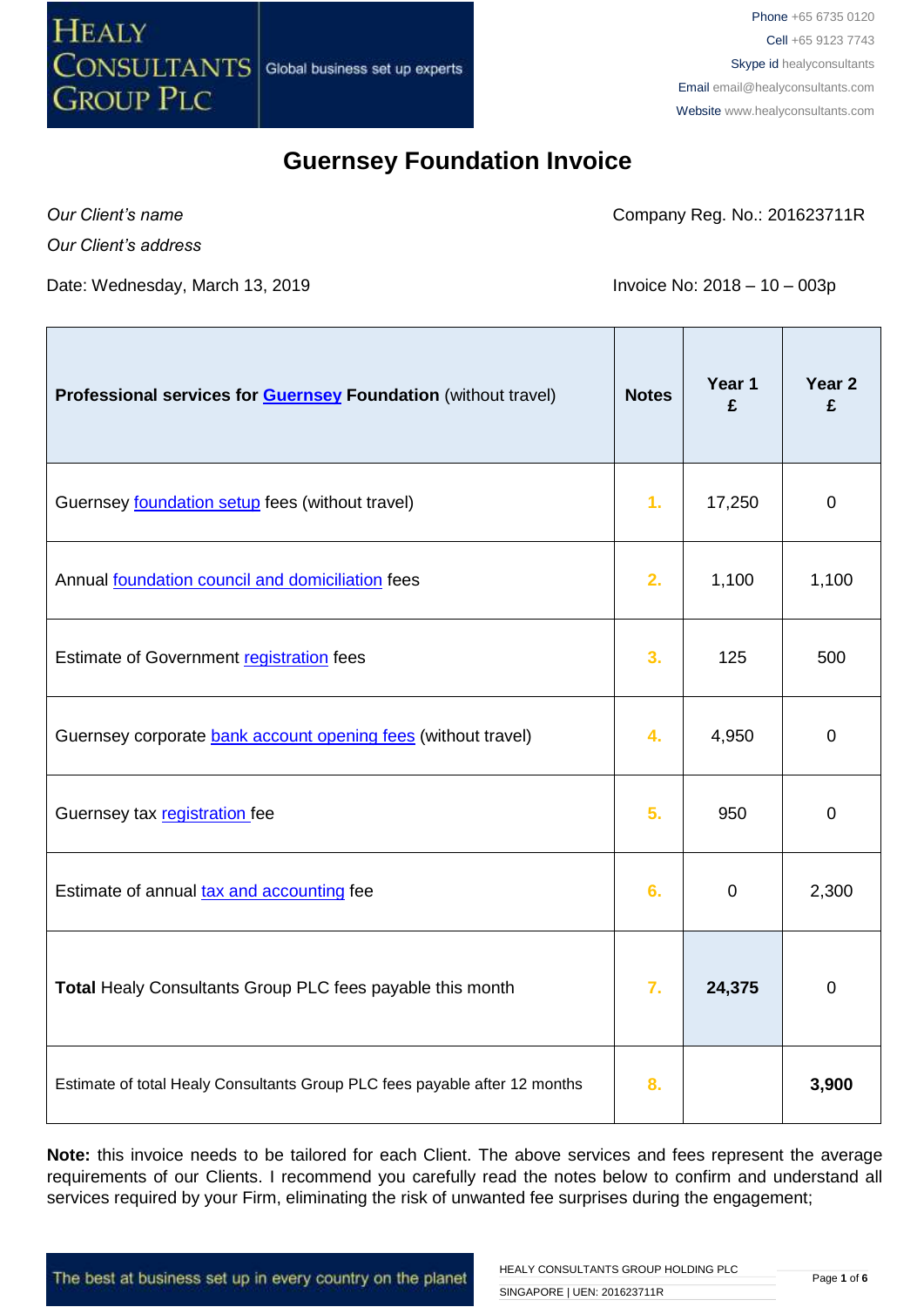

#### *Notes to invoice above*

**1.** Healy Consultants Group PLC fees to efficiently and effectively complete Guernsey foundation setup within [2 weeks](http://www.healyconsultants.com/guernsey-company-registration/fees-timelines/#timelines) by **i)** choosing the optimum fiduciary structure for our Client's business activities; **ii)** reserving a foundation name with the [Guernsey Registry;](http://guernseyregistry.com/) **iii)** settlement of our accountant and lawyer fees; and **iv)** preparing a high quality foundation incorporation application to the [Guernsey Registry;](http://guernseyregistry.com/)

All [engagement fees](http://www.healyconsultants.com/company-registration-fees/) (click link) are agreed and paid up front and agree to the fees published on our country web pages. Consequently, there are no hidden fees, surprises or ambushes throughout the engagement. All engagement deadlines are agreed up front in the form of a [detailed project plan,](http://www.healyconsultants.com/index-important-links/example-project-plan/) mapping out [deliverables](http://www.healyconsultants.com/deliverables-to-our-clients/) by week throughout the engagement term;



Every week during the engagement, Healy Consultants Group PLC will email our Client a detailed status [update.](http://www.healyconsultants.com/index-important-links/weekly-engagement-status-email/) Our Client is immediately informed of engagement problems together with solutions. Your dedicated engagement manager is reachable by phone, Skype, live chat and email and will communicate in your preferred language;

The fee to create the foundation includes **i)** creating and executing the foundation deed and other documentation; **ii)** transferring legal ownership of the foundation assets to the beneficiaries; and **iii)** conducting the initial KYC review of our Client. Non-standard foundations may incur additional fees (including legal fees), to be confirmed in advance with our Client;

The fees in the second year represent the cost of the annual foundation review, mandated by the Guernsey [Financial Services Commission.](https://www.gfsc.gg/Fiduciary/Pages/Home.aspx) All regulated trust activities will be provided by Healy Consultants Group PLC's preferred Guernsey trust company, instructed on our Client's behalf

- **2.** Healy Consultants Group PLC's preferred Guernsey trust company will provide foundation council members to own and manage the foundation on our Client's behalf. The council members' responsibilities include **i)** day-to-day management of the foundation assets; **ii)** managing foundation distributions; **iii)** accepting new foundation assets; **iv)** maintaining the foundation's statutory records; and **v)** conducting the foundation's annual review;
- **3.** This fee is an estimate of government costs payable during your Firm's engagement. For transparency purposes, all government fee payments will be supported by original receipts and invoices. Examples of government costs include **i)** reserving the foundation name; **ii)** 24-hour incorporation service with the [Guernsey Registry;](http://guernseyregistry.com/) and **iii)** the government's annual validation fee. Following engagement completion, Healy Consultants Group PLC will refund our Client any excess of funds received over actual Government costs paid;
- **4.** Healy Consultants Group PLC will be pleased to open a Guernsey corporate bank account without our Client's travel. It is a time consuming task, and Healy Consultants Group PLC will shelter our Client from the associated administrative challenges. As you can appreciate, it is a difficult task to obtain bank account approval through a newly formed foundation when shareholders, directors and bank signatories reside overseas. Healy Consultants Group PLC will prepare a business plan for the bank to optimize the probability of corporate bank account approval.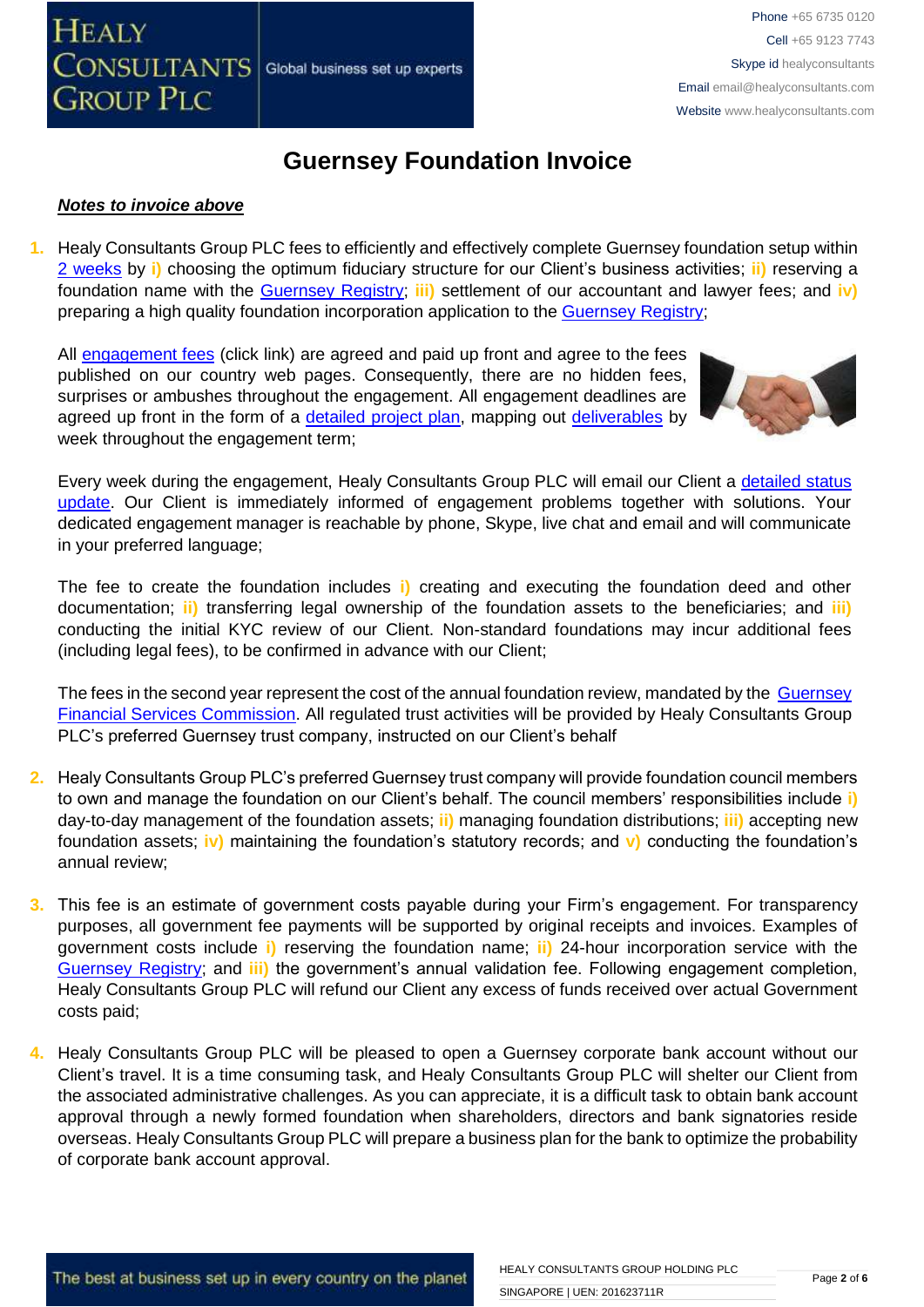#### **HEALY CONSULTANTS** Global business set up experts **GROUP PLC**

## **Guernsey Foundation Invoice**

Depending on our Client's business and nationality, there is a 20% probability the banks will request a bank signatory to travel for a one-hour bank interview. Healy Consultants Group PLC will try its best to negotiate with the bank for a travel exemption. If our Client must travel to Guernsey for corporate bank account opening, Healy Consultants Group PLC will refund our Client £950;

If our Client is not comfortable with only a Guernsey corporate bank account, Healy Consultants Group PLC will be pleased to open [an international corporate bank account](http://www.healyconsultants.com/international-banking/) (click link) outside of Guernsey. Examples include New York, Germany, Liechtenstein, Austria, Bulgaria, South Africa, Australia, London, South America or Dubai. All banks will be top tier banks in these countries with excellent internet banking services. Example of our global banking partners include HSBC, Standard Chartered Bank, Citibank, Barclays, Standard bank, ANZ bank, VTB bank, UBS, Credit Suisse;

The banks enjoy ultimate power of approval of corporate bank account applications. Consequently, guaranteed success is outside of Healy Consultants Group PLC's control. What is inside our control is the preparation and submission of a high-quality bank application that maximizes the likelihood of approval;







Global banks continue to tighten corporate bank account opening procedures, their internal compliance departments completing more thorough due diligence of Clients. Consequently, our Clients should expect the bank account approval period to take up to 4 weeks. Furthermore, global banks now require evidence of proof of business in the country where the corporate bank account will be, including sales contracts or lease agreement;

- **5.** In accordance with [Guernsey Tax Laws,](https://gov.gg/article/120167/Tax-for-businesses-companies-and-employers) each entity must register for corporate tax. The standard rate of taxation is 0%. The tax rate can increase to 10% or 20% depending on our client's business activity;
- **6.** For an active foundation, these annual [accounting, audit and tax](http://www.healyconsultants.com/guernsey-company-registration/accounting-legal/) fees are an estimate of Healy Consultants Group PLC fees to efficiently and effectively discharge your annual accounting, audit and tax obligations. Following receipt of a set of draft accounting numbers from your foundation, Healy Consultants Group PLC will more accurately advise accounting and tax fees. For a dormant foundation, Healy Consultants Group PLC fees are only US\$950;
- **7.** All fees quoted in this invoice correspond to fees quoted [on Healy Consultants Group PLC's](http://www.healyconsultants.com/company-registration-fees/) website. Please review this invoice carefully to identify errors. During the rush of the business day, it is possible that Healy Consultants Group PLC inadvertently made fee calculation errors, typing errors or omitted services or omitted historic fee payments from Clients. In the unfortunate event you identify invoice errors, please revert to me directly re the same. I apologize in advance if I or my staff made invoice errors;
- **8.** Assuming our Clients re-engage Healy Consultants Group PLC in year 2, this fee is an estimate of the fees payable next year, 12 months after the date of foundation registration;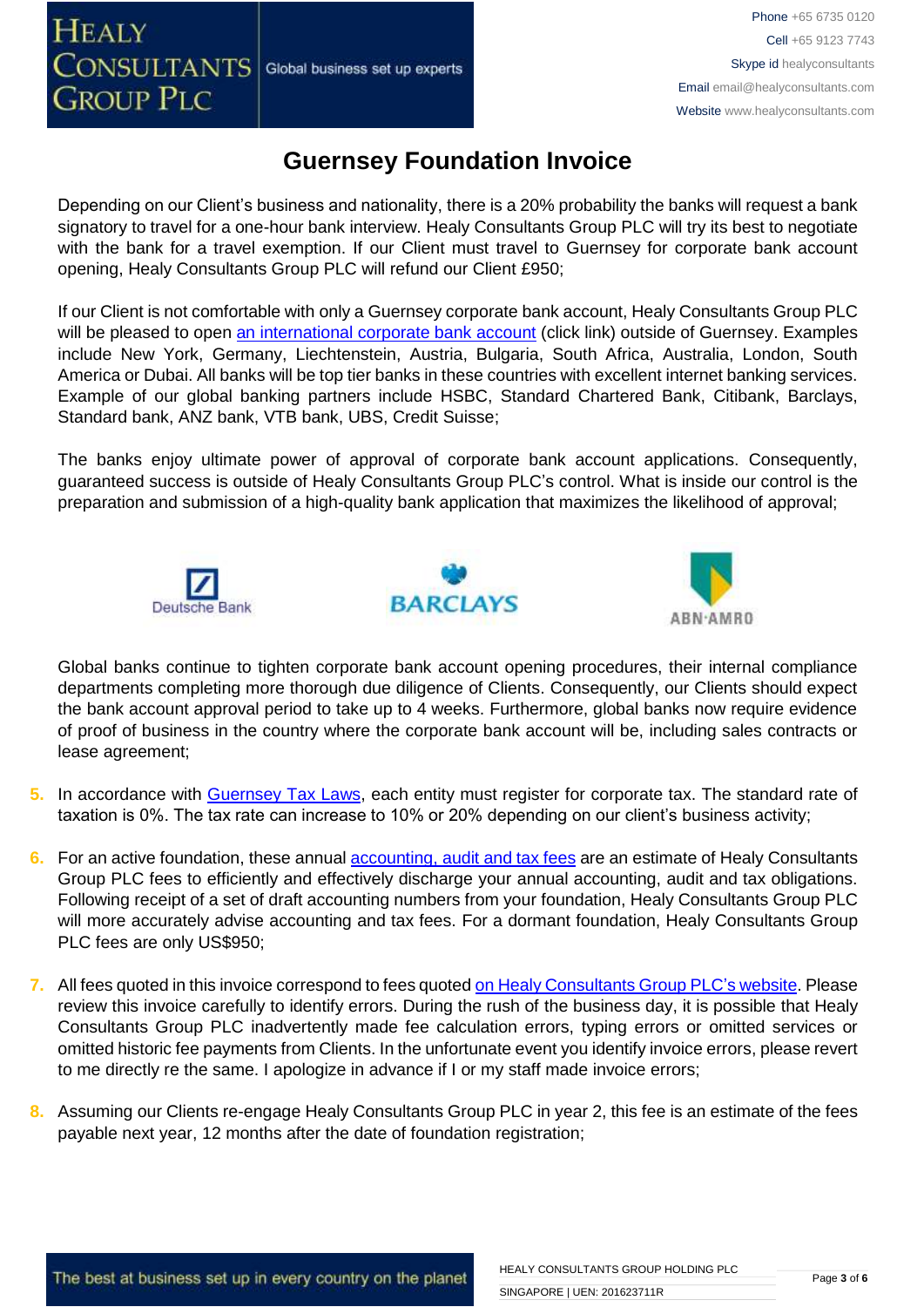- **9.** The fees quoted in this invoice are a prediction of the fees required to efficiently and effectively complete this engagement in a timely manner. If during the engagement Healy Consultants Group PLC realizes that the project is more complex than anticipated, requiring a large additional investment of time, my Firm will revert to request additional fees;
- **10.** Engage Healy Consultants Group PLC to [project manage](http://www.healyconsultants.com/project-manage-engagements/) business set up in every country on the planet. We are the best in the [world](http://www.healyconsultants.com/best-in-the-world/) at what we do, timely completing the  $A$  to  $Z$  of every country engagement;
- 11. According to [Companies \(Guernsey\) Law 2008,](http://www.guernseylegalresources.gg/article/94138/Companies-Guernsey-Law-2008-Consolidated-text) there is no minimum asset requirement to form a foundation;
- **12.** In order to ensure sufficient compliance with Guernsey's anti-tax-evasion laws, we require our Client to provide us with a legal opinion from an accounting firm, confirming that our Client is not evading taxes of any jurisdiction by establishing a business in Guernsey;
- **13.** If our Client and Healy Consultants Group PLC properly plan this engagement, our Clients will *not* have to travel during this engagement. Healy Consultants Group PLC will efficiently complete foundation registration and corporate bank account opening in a timely manner without our Client's presence. Instead, our Client will need to **i)** sign and get documents legalized in the embassy in their country of origin; and **ii)** courier the originals to Healy Consultants Group PLC's office;



- **14.** Depending on our Client's business and nationality, the Guernsey Government may require a special regulatory license to carry on your business in the country. Healy Consultants Group PLC will assist our Client secure license approval; there may be additional engagement fees. However, the Government enjoys ultimate power of approval of company registrations and business licenses;
- **15.** If required, Healy Consultants Group PLC will be pleased to assist your firm secure employee visa approvals. Our fee is £3,950 for the first employee, £2,950 for the second employee, £1,950 per employee thereafter. Our employee visa fees includes preparation of a quality visa application and submitting to the correct Government immigration officers. The Government enjoys ultimate power of approval of visa applications. Consequently, guaranteed success is outside of Healy Consultants Group PLC's control. What is inside our control is the preparation and submission of a high quality immigration visa application that maximizes the likelihood of visa approval;
- **16.** Some of our Clients request Healy Consultants Group PLC to provide temporary shared [office space](http://www.healyconsultants.com/virtual-office/) for 6 months until their preferred business premises is found. If your Firm requires this service, our one-time fee is £950. Monthly rental thereafter is paid directly to the landlord, independently of Healy Consultants Group PLC;
- **17.** It is important our Clients are aware of their personal and corporate tax obligations in their country of residence and domicile. Let us know if you need Healy Consultants Group PLC help to clarify your local and international annual tax reporting obligations;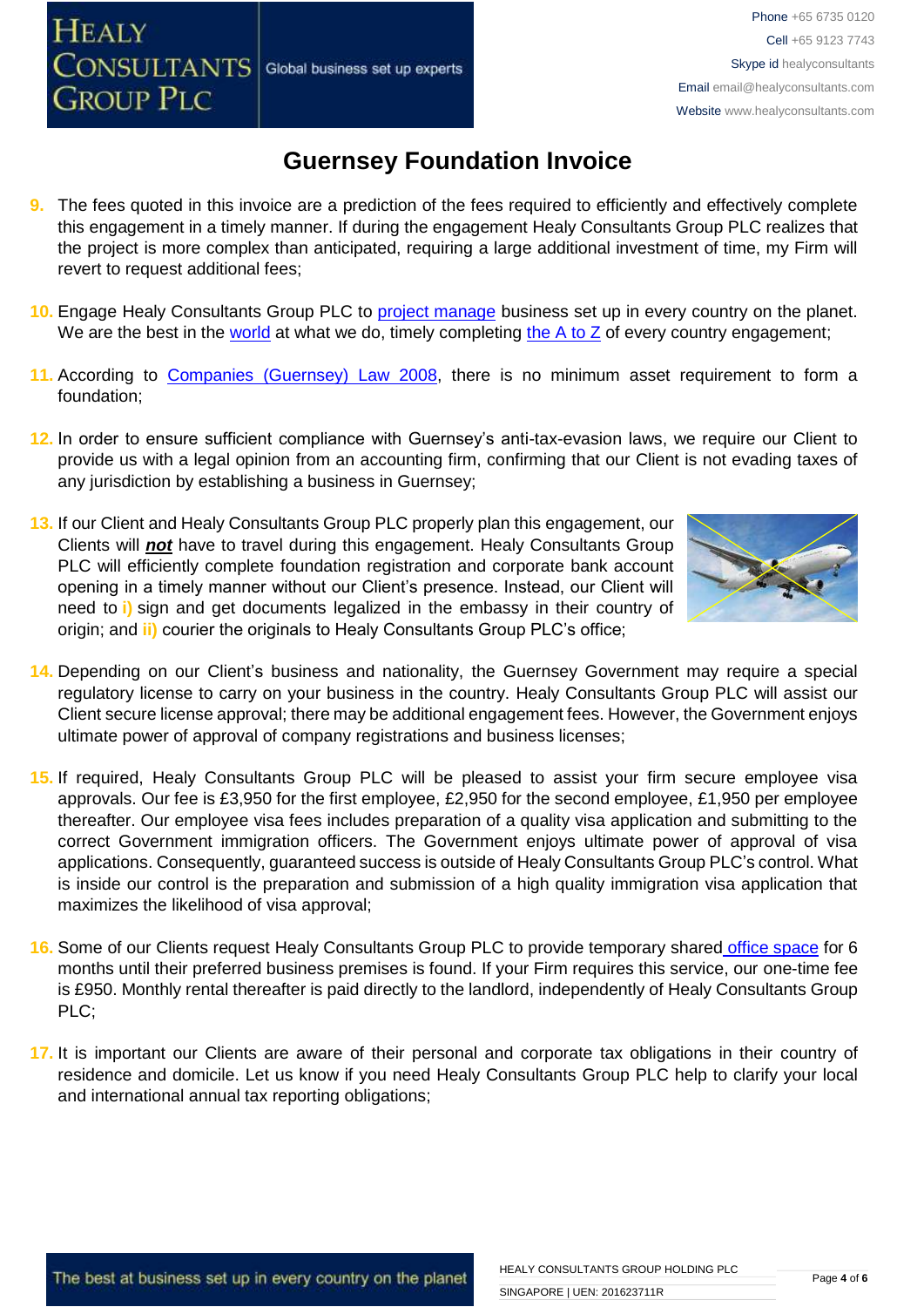- **18.** Government tax obligations include half-yearly corporation tax return filing. If you need our help, Healy Consultants Group PLC can complete monthly or quarterly Government reporting for a monthly fee of £860. Healy Consultants Group PLC monthly support will include **i)** receive in Dropbox the monthly invoices from our Client; **ii)** label monthly bank statement transactions; **iii)** preparation and submission of VAT returns and **iv)** submission of monthly employee payroll reporting;
- **19.** Some of our Clients require an [immediate Guernsey](http://www.healyconsultants.com/turnkey-solutions/) solution. With this strategy, within a day Healy Consultants Group PLC can supply our Client **i)** an existing dormant Guernsey company number; **ii)** an already approved Guernsey corporate bank account number; and **iii)** a business address. Turnkey solutions are attractive to those entrepreneurs who wish to immediately close a country deal, sign a contract or invoice a customer;
- **20.** During the engagement, shareholders and directors' documents may need to be translated into the local language; before the Government and Bank approves foundation registration and corporate bank account opening respectively. Consequently, our Client should budget for possible additional translation and embassy attestation fees. Either our Client or Healy Consultants Group PLC can complete this administrative task;

As always, Healy Consultants Group PLC will negotiate with all third parties to eliminate or reduce additional engagement costs. For transparency purposes, all third-party fee payments will be supported by original receipts and invoices. Examples of possible third-party payments include **i)** embassy fees; **ii)** notary public costs; **iii)** official translator fees;

- 21. As stipulated on our **business website** and in section 3 of our engagement letter, Healy Consultants Group PLC will only commence the engagement following **i)** settlement of our fees and **ii)** completion and signing of our legal engagement letter;
- **22.** Healy Consultants Group PLC will only incorporate your foundation after 75% of [due diligence](http://www.healyconsultants.com/due-diligence/)  [documentation](http://www.healyconsultants.com/due-diligence/) is received by email. Healy Consultants Group PLC will only open a corporate bank account after 100% of the Client's original due diligence documentation is received by courier;
- 23. During the annual renewal engagement with our Client, our in-house Legal and Compliance Department [\(click link\)](http://www.healyconsultants.com/about-us/key-personnel/cai-xin-profile/) reviews the quality and completeness of our Client file. Consequently, Healy Consultants Group PLC may revert to our Client to ask for more up to date [due diligence documentation;](http://www.healyconsultants.com/due-diligence/)
- **24.** To assist our Clients to minimize foreign exchange costs, we offer the payment in SG\$, Euro, Pounds or US\$. Kindly let me know in which currency your Firm prefers to settle our fees and I will send an updated invoice, thank you;
- **25.** Some of our Clients engage Healy Consultants Group PLC to [recruit \(click link\)](http://www.healyconsultants.com/corporate-outsourcing-services/how-we-help-our-clients-recruit-quality-employees/) local employees. We have a lot of experience in this area and we are quite skilled at securing quality candidates for our Clients;